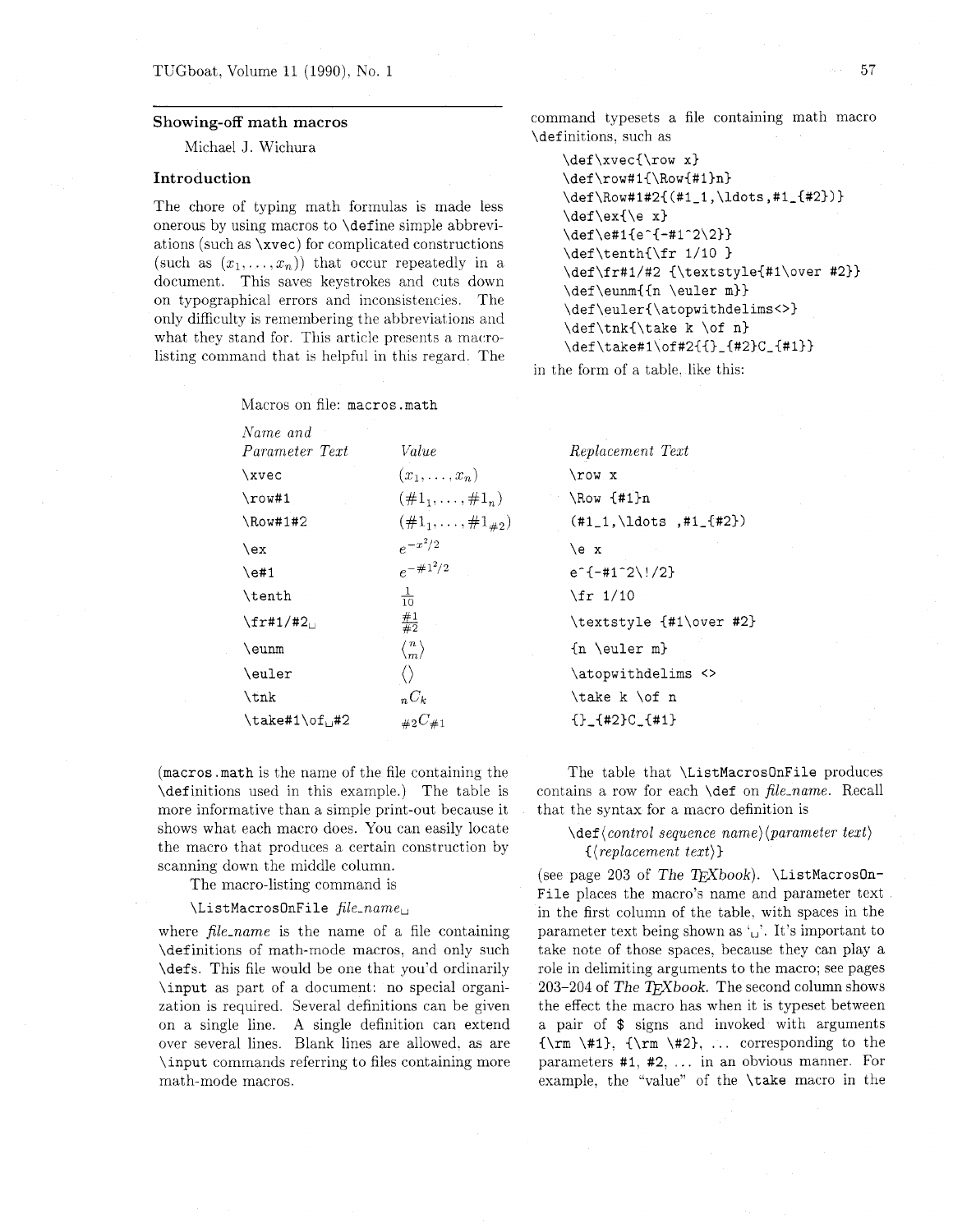opening example was created by the construction '\$\take  ${\rm \star \+1}$ \of  ${\rm \star \+2}$ \$'. Finally, the macro's replacement text is given in the third column. An overwide entry in the first or second column is allowed to stick out to the right and causes its row to be continued on the next line. A long entry in the third column is carried over to subsequent lines.

There are two significant limitations on the use of \ListMacrosOnFile. The first has already been mentioned but is worth repeating: *file-name* and its \input extensions must contain only \definitions of macros that can be used in math mode.\* For example. '\def \AB(\alpha + \beta)' is allowed, but  $\def \AB{\$ \alpha\$  and  $\beta\$ ' is not, since in this case the construction '\$\AB\$' would elicit an error message from TEX. The second limitation is that the expansion of the replacement text for each macro must be closed with respect to groups. For example. '\def \BeginBox(\setboxO = \hbox\bgroup)' is not allowed because the group opened by \bgroup isn't closed by a matching \egroup.

\ListMacrosOnFile will correctly handle any parameter text TFX allows, with two minor exceptions: that text must not contain the construction '->', nor end with the character '#'.

\*It would be nice if there were a simple, automatic way to show what a formatting macro like plain TEX's **\beginsect ion** command does. Unfortunately, such macros typically have a wide-ranging effect that can't be encapsulated in a table entry.

#### **The macros**

\ListMacrosOnFile is implemented through a collection of interrelated macros. I'll first discuss the ones that deal with alignment. \ListMacrosOnFile doesn't use an *\halign* to construct its table because extremely wide entries in the first or second column could push the entire third column off the page. and because a long list of \defs on *file-name*  could produce a multipage table exceeding  $TEX$ 's memory. An alignment mechanism that uses preset column widths avoids both of these problems because it allows each row to be typeset independently of the other rows. Plain T<sub>F</sub>X's  $\$  - command functions in this way, but lets an overwide entry in one column overlap the following one, producing illegible effects likehis. \ListMacrosOnFile employs an "in house'' alignment in which each row is individually set using an \halip, the templates of which position entries flush left in columns of preset widths and avoid overlaps by inserting a  $\csc$  and an appropriate number of &'s after an overwide entry.

The \SetColumnWidths command defined by

**\def\SetColumnWidths#1#2#3C%**  % #I, #2, and #3 are dimensions \def \NameColumnWidth(#l)% **\def\ValueColumnWidth~#2)% \def\ReplacementColumnWidth(#3}}** 

is used to set the three column widths to userdefined values. The macros specify

\SetColumnWidths

 ${(.25\hspace{1.5pt}\hspace{1.5pt}1.20\hspace{1.5pt}\hspace{1.5pt}1.55\hspace{1.5pt}\hspace{1.5pt}1.55\hspace{1.5pt}\hspace{1.5pt}1.55\hspace{1.5pt}\hspace{1.5pt}1.55\hspace{1.5pt}\hspace{1.5pt}1.55\hspace{1.5pt}\hspace{1.5pt}1.55\hspace{1.5pt}\hspace{1.5pt}1.55\hspace{1.5pt}\hspace{1.5pt}1.55\hspace{1.5pt}\hspace{1.5pt}1.55\hspace{1.$ 

to establish defaults that experience has shown to work out fairly well. The alignment macros are \BeginAlignRow and \EndAlignRow:

| \def\BeginAlignRow{%                                     |  |
|----------------------------------------------------------|--|
| \xdef\AmpsSeenSoFar{}%                                   |  |
| \ialign \bgroup                                          |  |
| \BeginColumn ##\EndColumnOfWidth\NameColumnWidth         |  |
| &\BeginColumn ##\EndColumnOfWidth\ValueColumnWidth       |  |
| &\BeginColumn ##\EndColumnOfWidth\ReplacementColumnWidth |  |
| $\cr$                                                    |  |
|                                                          |  |

#### \def\EndAlignRow{\egroup}

and their subsidiaries \Begincolumn and \EndColumnOfWidth:

**\def\BeginColumn(\setboxO** = \hbox \bgroup) **\def\EndColumnOfWidth#l(%**  \ifLastColumn \egroup % now box0 holds the entry \box0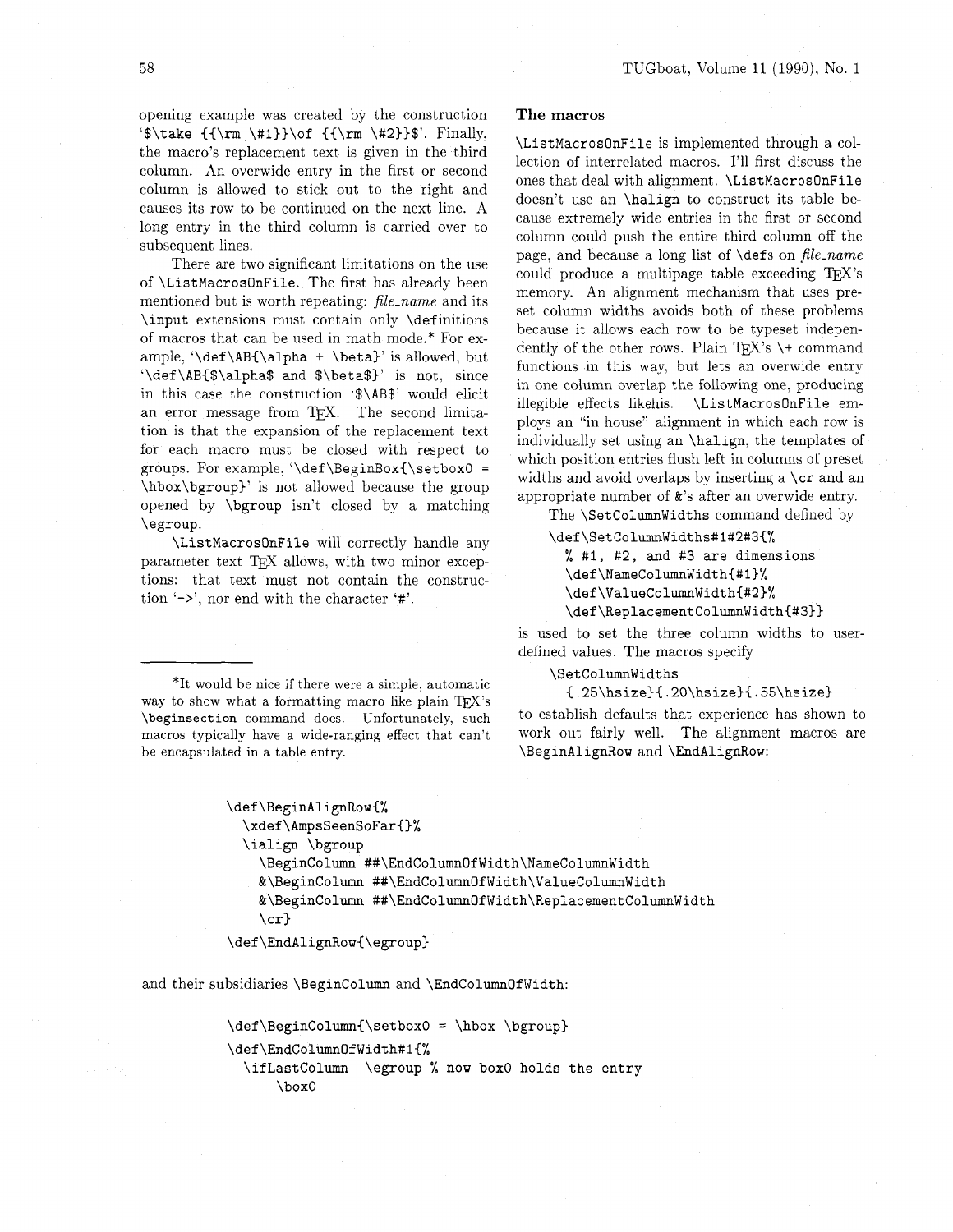```
\else 
    \egroup % now box0 holds the entry 
    \setbox2 = \hbox to #l(\unhcopyO \hss)% 
    \copy2 
    \xdef\AmpsSeenSoFar{\AmpsSeenSoFar &)% 
    \ifdim\wdO > \wd2 
      \xdef\DropDownToNextLine{% 
        \noexpand\LastColumntrue\cr 
        \noalign{\noexpand\nobreak)% 
        \AmpsSeenSoFar)% 
      \xdef\AmpsSeenSoFar{}%
      \aftergroup\DropDownToNextLine 
    \fi 
\f i)
```
**\newif\ifLastColumn** % **false by default** 

The **\ifdim** clause at the end of **\Endcolumn..** . is what prevents overlaps. To see what's involved, suppose the **\ifdim** test has just discovered that an entry in the second column is overwide **(\wdO** > **\wd2).** Then the **\aftergroup** command will effectively insert the tokens **\LastColumntrue \cr \noalign{\nobreak)** && in front of the input text for the third column, causing TEX to finish off the current line with an empty third column, issue a penalty preventing a page break, and start a new line with two empty columns, before going on to set the next entry. **\ListMacrosOnFile** specifies **\LastColumntrue** when it's working on the third column, so that that column is never considered to be overwide.

**\ListMacrosOnFile** itself comes next. It first **\inputs** file-name, so that all the macros there will be defined, and creates the header lines for the table. It then **\inputs** file-name once again, but with the meaning of **\def** changed to **\BeginExhibitMacro. \def's** normal meaning is restored after all the macros on file-name have been exhibited:

```
\def\ListMacrosOnFile #1 {%
  \par \rm
  \input #1
  \leftline (Macros on file: (\tt #I)) 
  \medskip 
  \leftline {\it Name and) 
  \BeginAlignRow 
    \it Parameter Text\quad &\it Value\quad &\it Replacement Text\cr 
    \EndAlignRow 
  \ListMacros 
  \input #1 
  \DontListMacros) 
\def\ListMacros{\let\def = \BeginExhibitMacro}
\def\DontListMacros{\let\def = \PrimitiveDef}
\let\PrimitiveDef = \def
```
**\ExhibitMacro's** job is to construct a row and third columns. It turns out, though, that the displaying a macro's name and parameter text parameter text on file\_name has to be used to create (e.g., **\take#1\of**<sub>u</sub>#2), value (e.g.,  $\#2C\#1$ ), and the value entry in the second column, and that (due replacement text (e.g.. **{)-{#2)C-(#l)).** Since the to category code considerations) this precludes the name and texts immediately follow the **\def** on use of that same text in the first column. The way file\_name, there would at first sight seem to be out of this bind is to ask TEX for the **\meaning** no difficulty in fabricating the entries for the first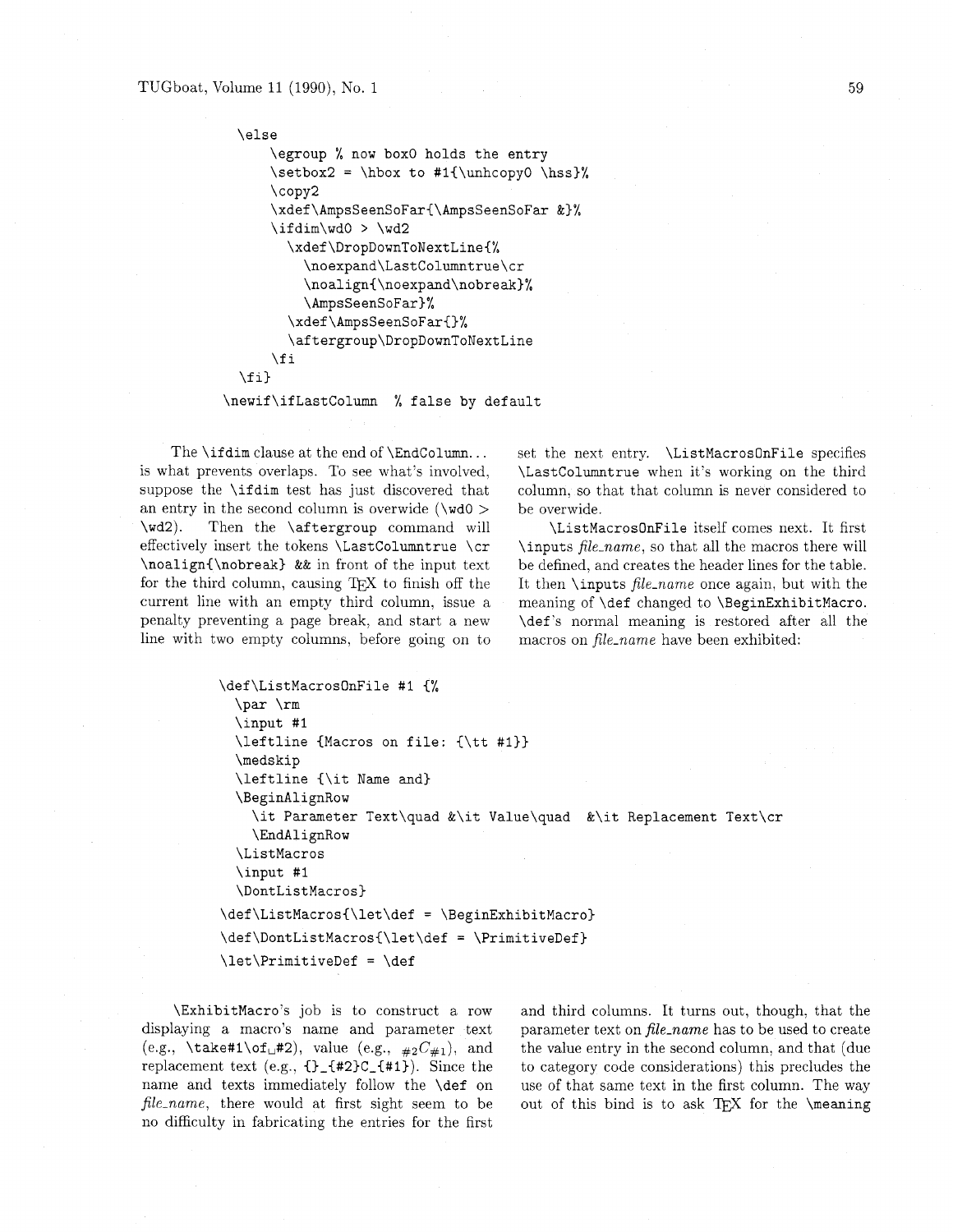TEX's response that the category code 12, so the extracted texts can be

of (name) and to extract the relevant texts from All the non-space characters in TEX's response have macro:  $\langle parameter \text{ text} \rangle \rightarrow \langle replacement \text{ text} \rangle$  typeset without using a verbatim command:

```
\def\BeginExhibitMacro#l{% #1 = macro's name 
  \DontListMacros 
  \smallskip 
  \BeginAlignRow 
    \gdef\Name(#l)% save name for later use 
    \expandafter\ExtractTexts\meming#1\EndExtractTexts 
    \tt \frenchspacing 
    \expandafter\string\Name 
    \expandafter\MakeSpacesVislbleA \ParameterText\EndMakeSpacesVisible 
    \quad 
  & 
    \vtop\bgroup\Argument={]\BuildArgumentA 
   1 
\def\EndExhibitMacro#l{% #1 = macro's replacement text 
      \ialign C\span\the\ValueTemplate\cr 
        \expandafter\Name\the\Argument\cr) 
      \egroup 
    \quad 
  & 
    \vtop C% 
      \hsize = \ReplacementColumnWidth \tt \frenchspacing 
      \noindent \hangindent=lem \rightskip=Opt plus 4em \relax 
      \ReplacementText)% 
    \Lastcolumntrue 
  \cr 
  \EndAlignRow 
  \ListMacros) 
\def\ExtractTexts #l:#2->#3\EndExtractTexts{% 
  \gdef \ParameterText{#23% 
  \gdef\ReplacementText{#3))
```
paragraph having the width of the third column. characters  $(u's)$  before that text is placed in the The following macros are used in converting the first column:

The replacement text is set ragged right in a (invisible) spaces in the parameter text to visible

```
\def\\{\let\SpaceToken= }\\
\def\SpaceChar{\char'\ }
\def\MakeSpacesVisibleA{\futurelet\NextToken\MakeSpacesVisibleB}
\def\MakeSpacesVisibleB{\ifx \NextToken\SpaceToken \SpaceChar \fi
  \MakeSpacesVisibleC}
\def\MakeSpacesVisibleC#1{%
  \ifx #1\EndMakeSpacesVisible \else #1\expandafter\MakeSpacesVisibleA \fi}
\def\EndMakeSpacesVisible{}
```